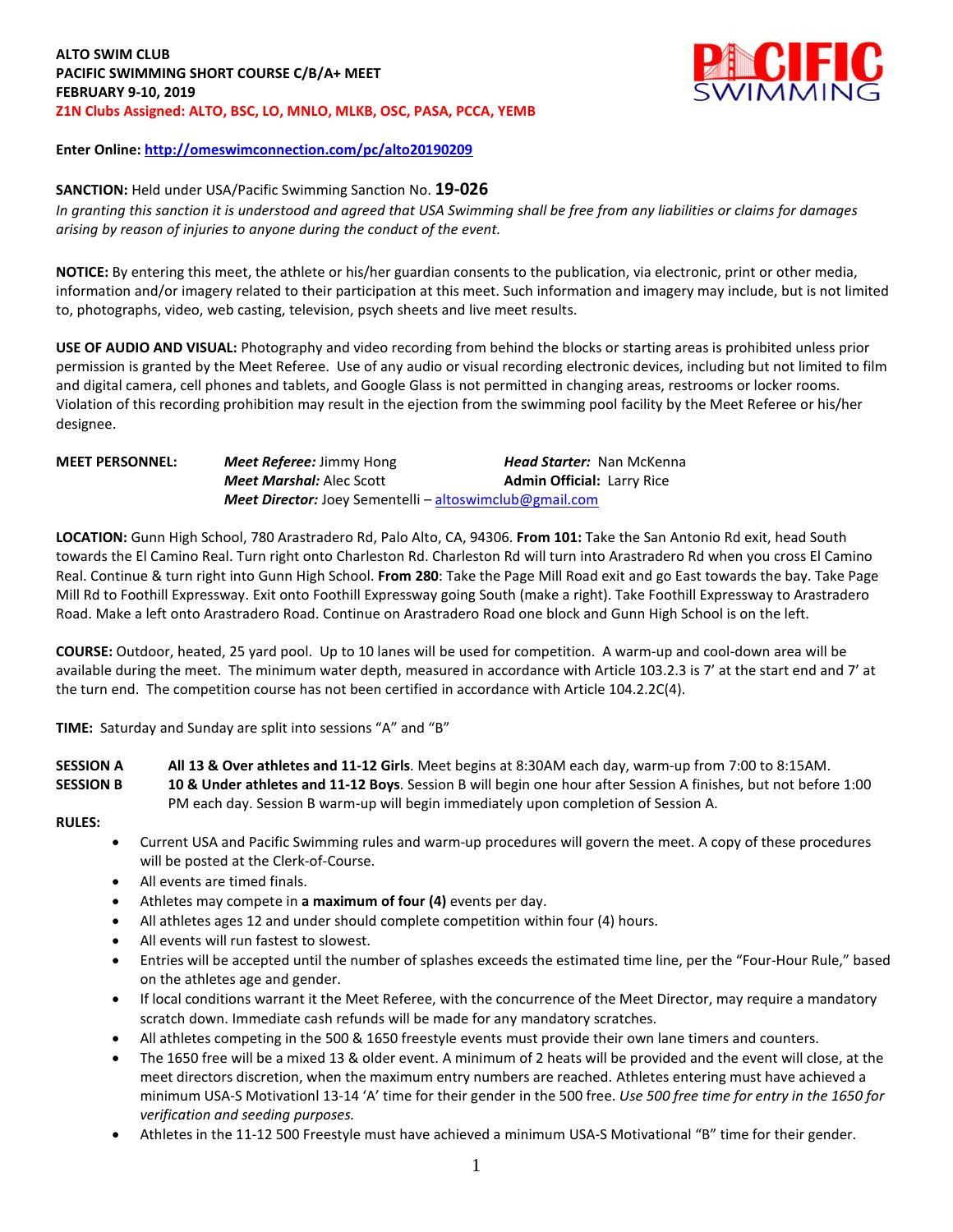**All coaches and deck officials must wear their USA Swimming membership cards in a visible manner.**

**ATTENTION HIGH SCHOOL ATHLETES:** If you are a high school athlete in competition season, you need to be unattached for this meet. It is your responsibility to be unattached from this meet. You can un-attach at the meet if necessary. This does not apply to athletes swimming under the rules of the Nevada Interscholastic Activities Association (NIAA).

**UNACCOMPANIED ATHLETES:** Any USA-S athlete-member competing at the meet must be accompanied by a USA Swimming member-coach for the purposes of athlete supervision during warm-up, competition and warm-down. If a coach-member of the athlete's USA-S Club does not attend the meet to serve in said supervisory capacity, it is the responsibility of the athlete or the athlete's legal guardian to arrange for supervision by a USA-S member-coach. The Meet Director or Meet Referee may assist the athlete in making arrangements for such supervision; however, it is recommended that such arrangements be made in advance of the meet by the athlete's USA-S Club Member-Coach.

**RACING STARTS:** Athletes must be certified by a USA-S member-coach as being proficient in performing a racing start, or must start the race in the water. It is the responsibility of the athlete or the athlete's legal guardian to ensure compliance with this requirement.

# **RESTRICTIONS:**

- Smoking and the use of other tobacco products is prohibited on the pool deck, in the locker rooms, in spectator seating, on standing areas and in all areas used by athletes, during the meet and during warm-up periods.
- Sale and use of alcoholic beverages is prohibited in all areas of the meet venue.
- No glass containers are allowed in the meet venue.
- No propane heater is permitted except for snack bar/meet operations.
- All shelters must be properly secured.
- Changing into or out of swimsuits other than in locker rooms or other designated areas is prohibited.
- Pets are not allowed in the pool area, with the exception of working guide and assistance dogs.
- Destructive devices, to include but not limited to, explosive devices and equipment, firearms (open or concealed), blades, knives, mace, stun guns and blunt objects are strictly prohibited in the swimming facility and its surrounding areas. If observed, the Meet Referee or his/her designee may result in reporting to law enforcement authorities and ejection from the facility. Law enforcement officers (LEO) are exempt per applicable laws.
- Operation of a drone, or any other flying apparatus, is prohibited over the venue (pools, athlete/coach areas, spectator areas and open ceiling locker rooms) any time athletes, coaches, officials and/or spectators are present.

## **ELIGIBILITY:**

- Athletes must be current members of USA-S and enter their name and registration number on the meet entry card as they are shown on their Registration Card. If this is not done, it may be difficult to match the athlete with the registration and times database. The meet host will check all athlete registrations against the SWIMS database and if not found to be registered, the Meet Director shall accept the registration at the meet (a \$10 surcharge will be added to the regular registration fee). Duplicate registrations will be refunded by mail.
- Athletes in the "A" division must have met at least the USA Swimming motivational "A" minimum time standard. Athletes in the "B" division must have met at least the listed "B" minimum time standard. All entry times slower than the listed "B" time standard will be in the "C" division.
- Entries with "NO TIME" will be ACCEPTED (Exception 500/1650 Freestyle. See Rules).
- Entry times submitted for this meet may be checked against a computer database and may be changed in accordance with Pacific Swimming Entry Time Verification Procedures.
- Disabled athletes are welcome to attend this meet and should contact the meet director or meet referee regarding any special accommodations on entry times and seeding per Pacific Swimming policy.
- The athlete's age will be the age of the athlete on the first day of the meet.

**ENTRY PRIORITY:** Zone 1 North athletes from **ALTO, BSC, LO, MNLO, MLKB, OSC, PASA, PCCA, YEMB** entering online must do so by Wednesday January 23 in order to receive priority acceptance into the meet**.** Surface mail entries must be postmarked by Monday, January 21th in order to receive priority acceptance to the meet. No athletes other than those from **ALTO, BSC, LO, MNLO, MLKB, OSC, PASA, PCCA, YEMB** may enter the meet until the preference period has concluded.

**ENTRY FEES:** \$4.00 event plus an \$8.00 participation fee per athlete. Entries will be rejected if payment is not sent at time of request.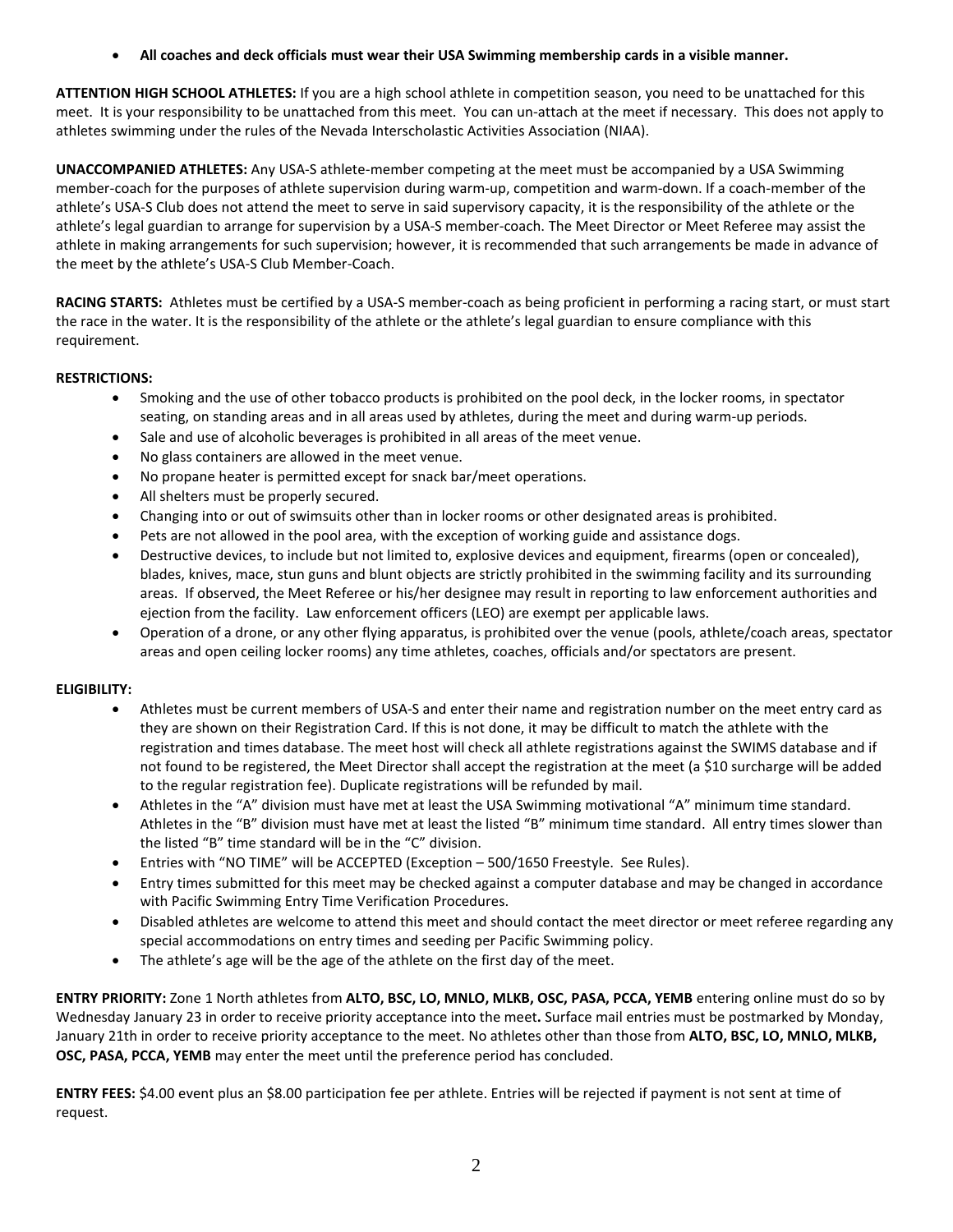**ONLINE ENTRIES:** To enter on-line go to **<http://ome.swimconnection.com/pc/alto20190209>** to receive an immediate entry confirmation. This method requires payment by credit card. Swim Connection LLC charges a processing fee for this service, equal to \$1 per athlete plus 5% of the total Entry Fees. Please note that the processing fee is a separate fee from the Entry Fees. If you do not wish to pay the processing fee, enter the meet using a mail entry. **Entering online is a convenience, is completely voluntary, and is** in no way required or expected of an athlete by Pacific Swimming. Online entries will be accepted through Wednesday, January 30 **at 11:59 PM.** Refunds are not available for entries.

| Make check payable to: Cardinal Swim Club |  |
|-------------------------------------------|--|
|-------------------------------------------|--|

| Mail entries to: Joey Sementelli | <b>Swim Meet Entries</b> | Hand deliver entries to: Joey Sementelli | <b>Swim Meet Entries</b> |
|----------------------------------|--------------------------|------------------------------------------|--------------------------|
|                                  | PO Box 61117             |                                          | 447 Stanford Avenue      |
|                                  | Palo Alto. CA 94306      |                                          | Palo Alto CA 94306       |

**CHECK-IN**: The meet will be deck seeded. Athletes must check-in at the Clerk-of-Course. No event shall be closed more than 30 minutes before the scheduled start of the session. Close of check-in for all individual events shall be no more than 60 minutes before the estimated time of the start of the first heat of the event. Athletes who do not check in will not be seeded and will not be allowed to compete in that event.

**SCRATCHES:** Any athletes not reporting for or competing in an individual timed final event that they have checked in for shall not be penalized.

**AWARDS**: Individual awards will be awarded in the A, B, and C division. Ribbons for First through Eighth place will be given to the following age groups: 8 & Under, 9-10, 11-12 and 13-14. Swimmers 15 years of age and older will not receive awards. Standard "A" time medals will be awarded to athletes achieving NEW USA Swimming motivational "A" time standard, regardless of place achieved in the event. All awards must be picked up at the meet. Awards will not be mailed.

**ADMISSION:** Free. A program will not be available.

**REFRESHMENTS:** A small snack bar may be available throughout the competition. A food truck will also be available. Coaches and working deck officials will be provided lunch. Hospitality will serve refreshments to timers.

**MISCELLANEOUS:** No overnight parking is allowed. Facilities will not be provided after meet hours. All participating clubs are expected to provide lane timers based upon the number of athletes registered to swim each day. Club timing lanes will be assigned and coaches will be notified of assignments during the week prior to the meet.

**MINIMUM OFFICIALS**: Clubs must follow Zone 1 North rules for providing officials. Each club must provide officials for each session according to the number of athletes entered in that session, following the table below. Clubs that do not provide sufficient officials must provide coaches to act in the place of officials.

| Club athletes entered in session | <b>Trained and carded officials requested</b> |
|----------------------------------|-----------------------------------------------|
| $1 - 10$                         |                                               |
| $11 - 25$                        |                                               |
| 26-50                            |                                               |
| 51-75                            |                                               |
| 76-100                           |                                               |
| 100 or more                      | 5 and up (1 for every 25 athletes)            |

## **EVENT SUMMARY**

|                 | <b>SATURDAY</b> |                 |                 |               | <b>SUNDAY</b>   |                 |                  |
|-----------------|-----------------|-----------------|-----------------|---------------|-----------------|-----------------|------------------|
| 8 & UN          | $9 - 10$        | $11 - 12$       | 13-18           | 8 & UN        | $9 - 10$        | $11 - 12$       | $13 - 18$        |
| 50 BACK         | 100 BACK        | 50 FREE         | <b>100 FREE</b> | 50 FREE       | 50 BACK         | <b>100 FREE</b> | 100 BACK         |
| 25 FREE         | 100 IM          | 200 BREAST      | 200 IM          | 25 BREAST     | <b>100 FREE</b> | 200 IM          | <b>100 FLY</b>   |
| 50 BREAST       | 50 FREE         | 100 IM          | 100 BREAST      | <b>50 FLY</b> | 50 BREAST       | 50 BACK         | <b>200 FREE</b>  |
| <b>25 FLY</b>   | 100 BREAST      | <b>50 FLY</b>   | 200 BACK        | 25 BACK       | <b>200 FREE</b> | <b>100 FLY</b>  | 200 BREAST       |
| <b>100 FREE</b> | <b>50 FLY</b>   | 100 BACK        | <b>200 FLY</b>  | 100 IM        | <b>100 FLY</b>  | 50 BREAST       | 50 FREE          |
|                 |                 | <b>500 FREE</b> | 400 IM          |               | 200 IM          |                 | <b>1650 FREE</b> |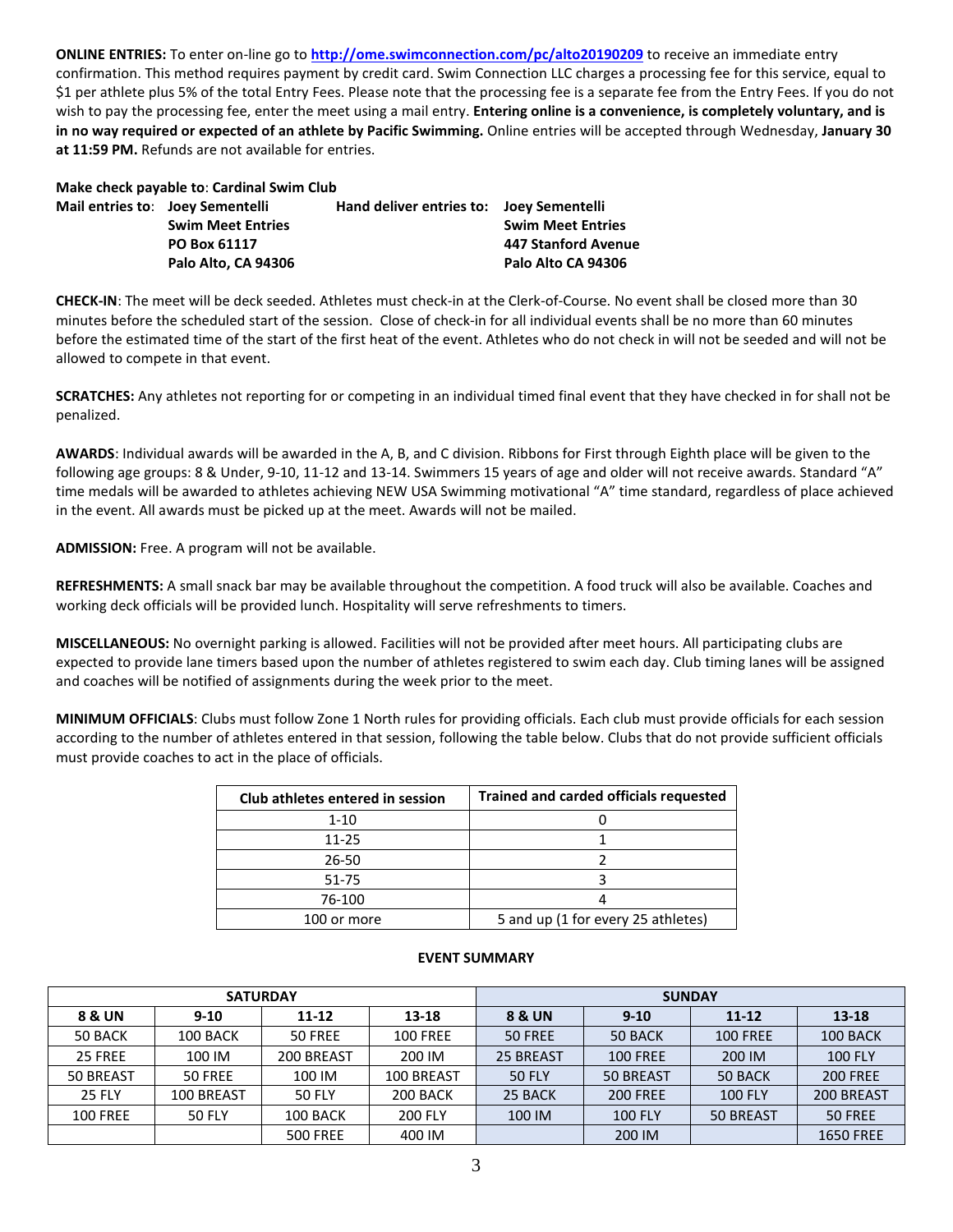### **EVENT SCHEDULE**

|                | SATURDAY, FEBRUARY 9TH       |              |        | SUNDAY, FEBRUARY 10TH  |              |  |
|----------------|------------------------------|--------------|--------|------------------------|--------------|--|
|                | <b>SESSION A</b>             |              |        | <b>SESSION A</b>       |              |  |
| GIRLS #        | <b>BOYS#</b><br><b>EVENT</b> |              | GIRLS# | <b>EVENT</b>           | <b>BOYS#</b> |  |
| $\mathbf{1}$   | 13 & O 100 FREE              | $\mathbf{2}$ | 57     | $11 - 12$ 100 FREE     |              |  |
| 3              | $11 - 1250$ FREE             |              | 59     | 13 & O 100 BACK        | 60           |  |
| 5              | 13 & O 200 IM                | 6            | 61     | $11 - 12200$ IM        |              |  |
| $\overline{7}$ | 11-12 200 BREAST             |              | 63     | 13 & O 100 FLY         | 64           |  |
| 9              | 13 & O 100 BREAST            | 10           | 65     | $11 - 1250$ BACK       |              |  |
| 11             | $11 - 12100$ IM              |              | 67     | 13 & O 200 FREE        | 68           |  |
| 13             | 13 & O 200 BACK              | 14           | 69     | 11-12 100 FLY          |              |  |
| 15             | $11 - 1250$ FLY              |              | 71     | 13 & O 200 BREAST      | 72           |  |
| 17             | 13 & O 200 FLY               | 18           | 73     | 11-12 50 BREAST        |              |  |
| 19             | 11-12 100 BACK               |              | 75     | 13 & O 50 FREE         | 76           |  |
| 21             | $11 - 12500$ FREE            |              | 77     | MIXED 13 & O 1650 FREE |              |  |
| 23             | 13 & O 400 IM                | 24           |        |                        |              |  |
|                |                              |              |        |                        |              |  |
|                | <b>SESSION B</b>             |              |        | <b>SESSION B</b>       |              |  |
|                | $11 - 1250$ FREE             | 26           |        | $11 - 12$ 100 FREE     | 78           |  |
| 27             | 9-10 100 BACK                | 28           | 79     | $9 - 1050$ BACK        | 80           |  |
| 29             | 8 & U 50 BACK                | 30           | 81     | 8 & U 50 FREE          | 82           |  |
|                | 11-12 200 BREAST             | 32           |        | $11 - 12200$ IM        | 84           |  |
| 33             | $9 - 10100$ IM               | 34           | 85     | $9 - 10100$ FREE       | 86           |  |
| 35             | 8 & U 25 FREE                | 36           | 87     | 8 & U 25 BREAST        | 88           |  |

|                |        | SUNDAY, FEBRUARY 10TH  |              |  |  |  |  |  |  |
|----------------|--------|------------------------|--------------|--|--|--|--|--|--|
|                |        | <b>SESSION A</b>       |              |  |  |  |  |  |  |
| <b>BOYS#</b>   | GIRLS# | <b>EVENT</b>           | <b>BOYS#</b> |  |  |  |  |  |  |
| $\overline{2}$ | 57     | $11 - 12$ 100 FREE     |              |  |  |  |  |  |  |
|                | 59     | 13 & O 100 BACK        | 60           |  |  |  |  |  |  |
|                | 61     | $11 - 12200$ IM        |              |  |  |  |  |  |  |
|                | 63     | 13 & O 100 FLY         | 64           |  |  |  |  |  |  |
|                | 65     | $11 - 1250$ BACK       |              |  |  |  |  |  |  |
|                | 67     | 13 & O 200 FREE        | 68           |  |  |  |  |  |  |
|                | 69     | 11-12 100 FLY          |              |  |  |  |  |  |  |
|                | 71     | 13 & O 200 BREAST      | 72           |  |  |  |  |  |  |
|                | 73     | 11-12 50 BREAST        |              |  |  |  |  |  |  |
|                | 75     | 13 & O 50 FREE         | 76           |  |  |  |  |  |  |
|                | 77     | MIXED 13 & O 1650 FREE |              |  |  |  |  |  |  |
|                |        |                        |              |  |  |  |  |  |  |

|    | <b>SESSION B</b>  |    |     | <b>SESSION B</b>   |     |
|----|-------------------|----|-----|--------------------|-----|
|    | $11 - 1250$ FREE  | 26 |     | $11 - 12$ 100 FREE | 78  |
| 27 | $9 - 10100$ BACK  | 28 | 79  | $9 - 1050$ BACK    | 80  |
| 29 | 8 & U 50 BACK     | 30 | 81  | 8 & U 50 FREE      | 82  |
|    | 11-12 200 BREAST  | 32 |     | $11 - 12200$ IM    | 84  |
| 33 | $9 - 10100$ IM    | 34 | 85  | $9 - 10 100$ FREE  | 86  |
| 35 | 8 & U 25 FREE     | 36 | 87  | 8 & U 25 BREAST    | 88  |
|    | $11 - 12$ 100 IM  | 38 |     | $11 - 1250$ BACK   | 90  |
| 39 | $9 - 1050$ FREE   | 40 | 91  | $9 - 1050$ BREAST  | 92  |
| 41 | 8 & U 50 BREAST   | 42 | 93  | 8 & U 50 FLY       | 94  |
|    | $11 - 1250$ FLY   | 44 |     | $11 - 12$ 100 FLY  | 96  |
| 45 | 9-10 100 BREAST   | 46 | 97  | $9 - 10200$ FREE   | 98  |
| 47 | 8 & U 25 FLY      | 48 | 99  | 8 & U 25 BACK      | 100 |
|    | 11-12 100 BACK    | 50 |     | 11-12 50 BREAST    | 102 |
| 51 | $9 - 1050$ FLY    | 52 | 103 | $9 - 10100$ FLY    | 104 |
| 53 | 8 & U 100 FREE    | 54 | 105 | 8 & U 100 IM       | 106 |
|    | $11 - 12500$ FREE | 56 | 107 | $9 - 10200$ IM     | 108 |

| Use the following URL to find the time standards: http://www.pacswim.org/swim-meet-times/standards |
|----------------------------------------------------------------------------------------------------|
|----------------------------------------------------------------------------------------------------|

11-12 athletes in the 500 yard freestyle must have met the USA-S Motivational "B" Standard for their gender.

& Older athletes in the 1650 freestyle must have met the USA-S Motivational 13-14 "A" standard for their gender in the 500 free.